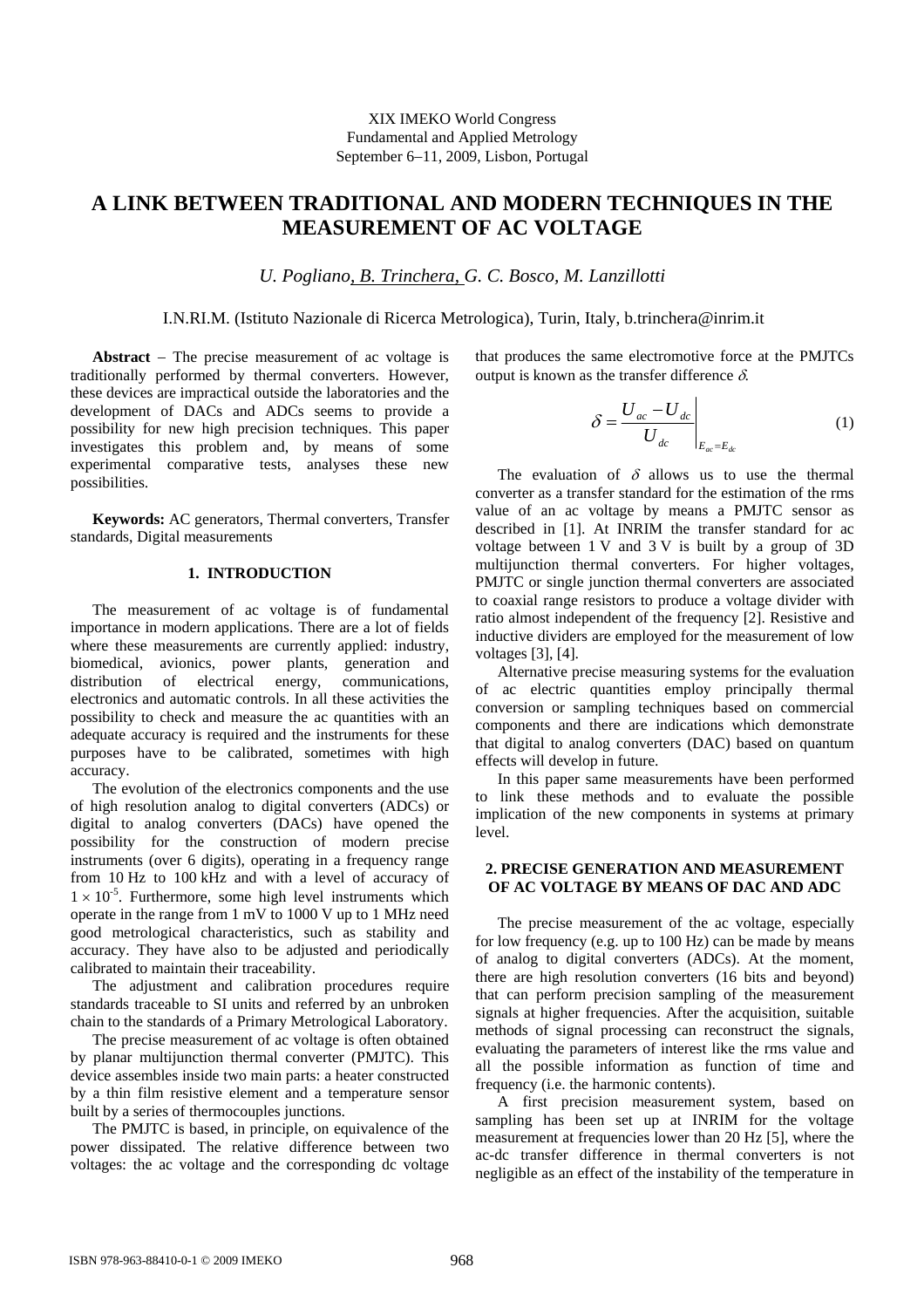the heater. The same method has been extended to a two channels and has been employed for the primary measurement system of electrical power [6].

The wide diffusion of ADCs, some characteristics of which are shown in Fig. 1, allows extending of frequency band and amplitude resolution in modern measurement systems.



Fig 1. Signal to noise ratio of some commercial ADCs as function of sample rate and resolution.

By means of ADCs it is possible also to make measurements for frequencies higher than those previously stated, even if the uncertainty are, at the moment, worse than that of the thermal converters. However, in the next future, they will be probably better with the possibility of implementing systems with a frequency band up to several kilohertz and measurement uncertainties better than some parts in  $10^6$ .



Fig 2: Signal to noise ration of some DACs as function of update rate and resolution.

By means of DACs instead it is possible to generate a signal with given characteristics, which can be employed to calibrate the measuring instruments. This approach has been used in the past [7] and also applied to commercial instruments.

The innovative characteristics of the recent DACs make them suitable to improve the signal generated. In Fig. 2 the signal to noise ratios of some DACs components of recent construction are reported. Also for these components it is necessary to evaluate the correct tradeoff between the frequency band, the resolution and the total harmonic distortion.

Further techniques for generating step functions that approximate better the desiderated signals are those employing arrays of Josephson junctions programmed in suitable sequences. In this way, the amplitude of the steps is traceable to a frequency with a high accuracy (parts in  $10^9$ ). With a proper timing it is possible to reduce the errors introduced by the jitter and of the filter at the output of the generator made by the Josephson array and obtain high accuracy of the signal.

Then, in principle, by combining a Josephson array generator with a suitable comparator, a voltmeter completely traceable to fundamentals constants can be obtained.

## **3. COMPARISON OF TWO METHODS**

A method based on the sampling approach, to synthesize ac and dc voltages in a bandwidth of interest, by means of the direct digital synthesis has been set up.

The novelty consists in designing a frame with a traditional ac - dc transfer one cycle input and generates it continuously. The ac and dc levels of the composite waveform are compared by a PMJTC chip, which has the lowest ac - dc difference.

The digital generator uses a similar principle as described in [8]; instead, at present, a single DAC channel is used to synthesize both ac and dc voltages. The reference voltage of the DAC can be provided be means of an external precision dc source.

Normally to implement the ac - dc transfer procedure a switch unit must be used. A changeover in the switch unit has been introduced. It consists in the implementation of a virtual programmable switch unit, instead of an external electromechanical switch (see section 4.2). This means an improvement in terms of speed of the switching time between the various waveforms, flexibility and the total elimination of several problems regarding the electromechanical switch as its construction and the contact resistance which is not negligible.

Two series of tests have been performed in order to understand the performance of this system and the limits compared to the traditional methods adopted by several National Metrology Institutes (NMI).

# **4. THE MEASURING SYSTEM**

The system is composed by three main blocks. Fig. 3 shows the arrangement of the measuring system.

#### *4.1. Digital synthesizer device for ac - dc voltages*

The digital generator is based on a PCI board with 8 DAC outputs but for this purpose a single DAC channel is sufficient. The DAC - board is inserted within a personal computer (PC) and an external extension box, with several BNC connectors, is connected with the board by a special cable. In this way the output channels of the DAC - board and auxiliary input signals, as an external frequency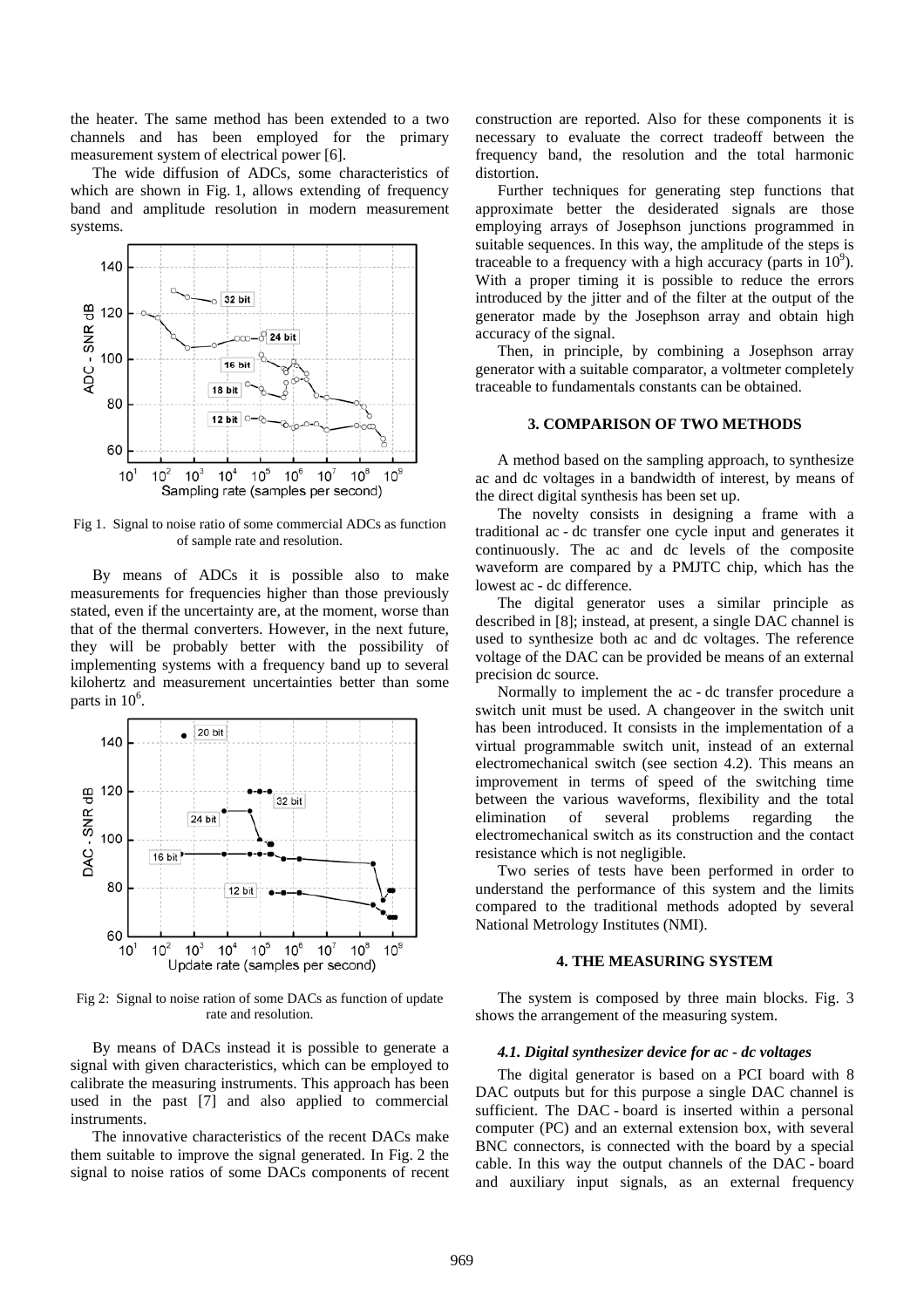reference and an external dc voltage reference, are easily accessible.

The amplitude of the analog output depends directly from the value of the dc voltage reference (see section 4.3). With this system it is possible to generate by programming, either periodic or non periodic synthesized waveforms.

Some main characteristics of the DAC - board are; resolution of 16 bits, maximum update frequency  $f_U = 1 \times 10^6$  Hz and maximum output current 20 mA. Theorically the lowest dc quantization in terms of voltage reference  $V_{\rm Ref}$  can be calculated as  $\Delta V = 2 \cdot V_{\rm Ref} \, \big/ 2^{16}$  .

When periodic waveforms are generated with a fundamental analog frequency  $f_a$  the maximum number of points in each period can be calculated as  $N = f_{1}/f_{2}$ .



Fig. 3. Basic circuit of the comparison system.

## *4.2. Virtual fast ac - dc switch*

Fast reverse dc (FRDC) method [9], or fast synchronous switching during the ac-dc transfer measurements [10] requires the construction of a fast coaxial switch. However it is possible to construct a virtual switch, without using electromechanical or fast semiconductor components, by means of a programming strategy where the FRDC method is applicable also from ac to dc commutation and viceversa.

The switch is designed keeping in mind the classic procedure used during the ac - d*c* transfer standard. The action of a switch, in our case, is to shift a signal an ac or dc voltage, in the input of the PMJTC element. This virtual switch consists in loading into a buffer the synthesized waveform respecting the sequence  $ac - dc^{(+)} - ac - dc^{(-)}$ . This sequence is repeatedly performed by means of the circular buffer approach.

The input parameters to be inserted are, the frequency of the sinewave and the amplitude respecting the maximum input limit of the PMJTC element. The output of the DAC changes level according to the digital values preloaded in the frame buffer, which are stored in the memory. The time that two memory allocations are put off is inversely proportional to the update rate  $\Delta t = 1/f_U = 1 \times 10^{-6}$  s. Fig. 4

shows a frame of the waveform buffer which contains the standard cycle of an ac - dc transfer procedure.

#### *4.3. Reference dc source*

The performance of DAC - board, in terms of amplitude resolution, can be fully exploited when the maximum analog voltage needed in the output equals the reference voltage. So, if the level of ac and dc voltages to be compared is lower than 10 V, instead of the internal voltage reference, an external voltage reference (a dc calibrator or a solid state source or a Josephson array) can be used.

A precision dc calibrator has been used, as shown in Fig. 3, which has performances in terms of long term stability and voltage noise better than the internal voltage reference of the DAC - board. Internal circuitry of the DAC - board has an input resistance of 1 MΩ and this doesn't present complication, when an external source having low output impedance is used.

The output of the dc calibrator, in this experiment, is programmed in a range between 1.5 V and 5.0 V. As mentioned previously the DAC - board exploits full resolution when the relation  $V_{\text{Ref}} \ge V_{\text{ac}}^{\text{p}} = \sqrt{2} \cdot V_{\text{ac}}^{\text{rms}}$  is satisfied, where  $V_{ac}^{p}$  is the maximum amplitude of the sinewave.



Fig. 4. A frame of the buffer containing the synthesized waveform and the switch between  $ac$   $\rightarrow$  dc signals.

### *4.4. Electromotive force measuring system*

The electromotive force,  $E_{\text{fm}}$ , of the PMJTC element is measured by means of a DVM instrument. However, other methods based on the approach of sampling ADCs converters can be used to evaluate the  $E_{\text{fm}}$ .

A user friendly interface in labwindows/CVI has been developed in order to set the parameters of the digital synthesizer (amplitude, frequency and phase) and acquiring system, DVM, for the  $E_{\text{fm}}$ .

There are two methods of measurements that can be employed; fixed frequency and amplitude, which gives information regarding the repeatability and stability; automatic sweep, which employs the ac - dc transfer procedure at fixed voltage but variable frequency from 20 Hz to 100 kHz.